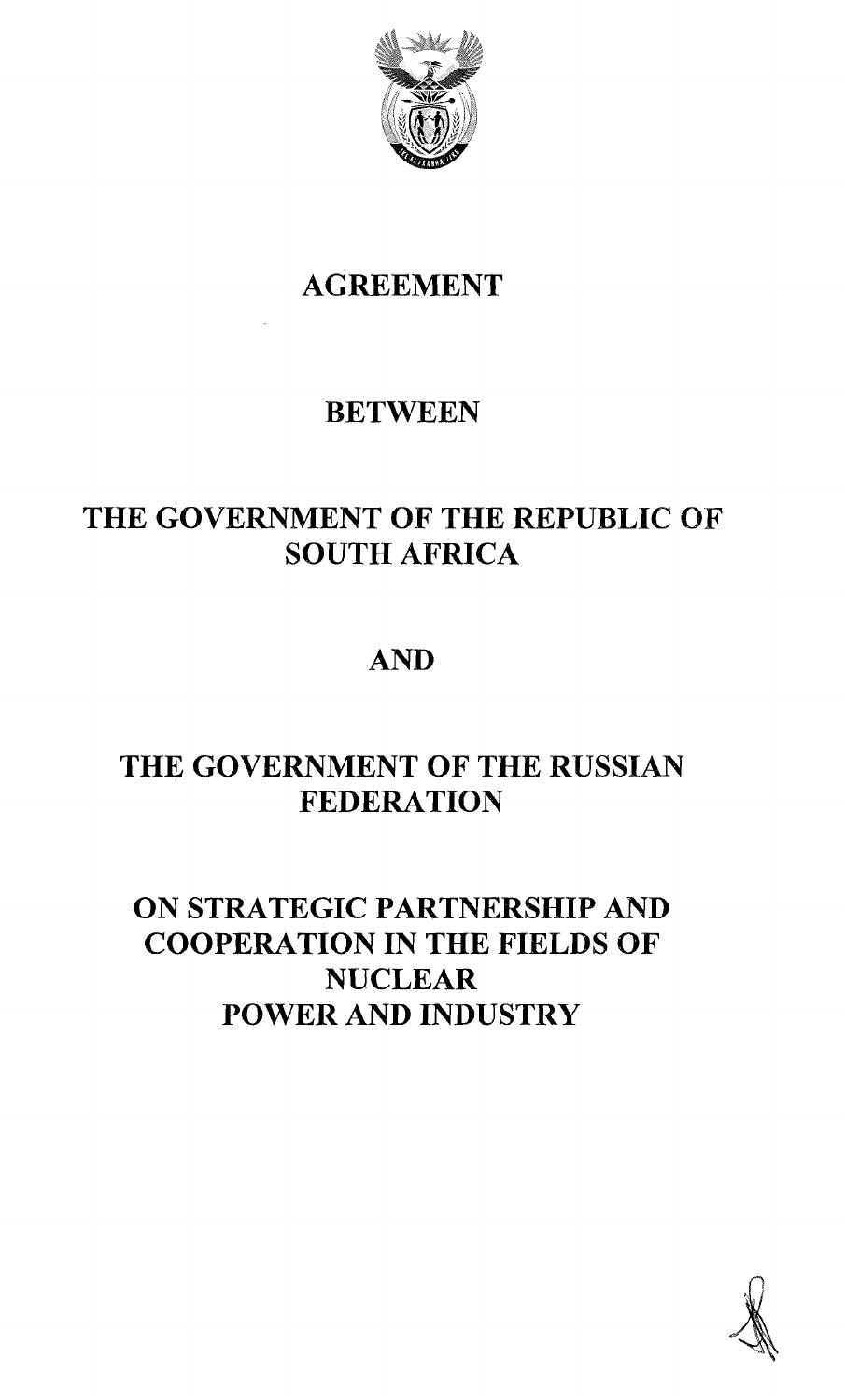The Government of the Republic of South Africa and the Government of the Russian Federation, hereinafter jointly referred to as the "Parties" and separately as a "Party";

CONSIDERING that both States are members of the International Atomic Energy Agency (hereinafter referred to as "the IAEA") and the Nuclear Suppliers Group, as well as Parties to the Treaty for Non-Proliferation of Nuclear Weapons as of July 1,  $1968$ ;

ACKNOWLEDGING the Agreement between the Government of the Russian Federation and the Government of the Republic of South Africa on Cooperation in the field of Peaceful Uses of Nuclear Energy as of November 20, 2004;

TAKING INTO ACCOUNT the intentions of the Government of the Republic of South Africa for the implementation of the large-scale national plan for the power sector development, involving the construction by 2030 of new nuclear power plant (hereinafter referred to as "NPP") units in the Republic of South Africa;

NOTING the rights and obligations of the Parties under the Agreement between the Government of the Russian Federation and the Government of the Republic of South Africa on the Promotion and Reciprocal Protection of Investments as of November 28, 1998;

REFERRING to the Joint Presidential Statement on establishment of comprehensive strategic partnership between the Russian Federation and the Republic of South Africa of March 26, 2013;

AIMING to further expand and deepen the mutually beneficial economic, scientific and technical cooperation between the Russian Federation and the Republic of South Africa in the fields of nuclear energy and industry for peaceful uses, based on the principles of equality, non-interference in the internal affairs and respect of the sovereignty of both States; and  $\frac{1}{\sqrt{1-\frac{1}{2}}}\left( \frac{1}{\sqrt{1-\frac{1}{2}}}\right) \left( \frac{1}{\sqrt{1-\frac{1}{2}}}\right)$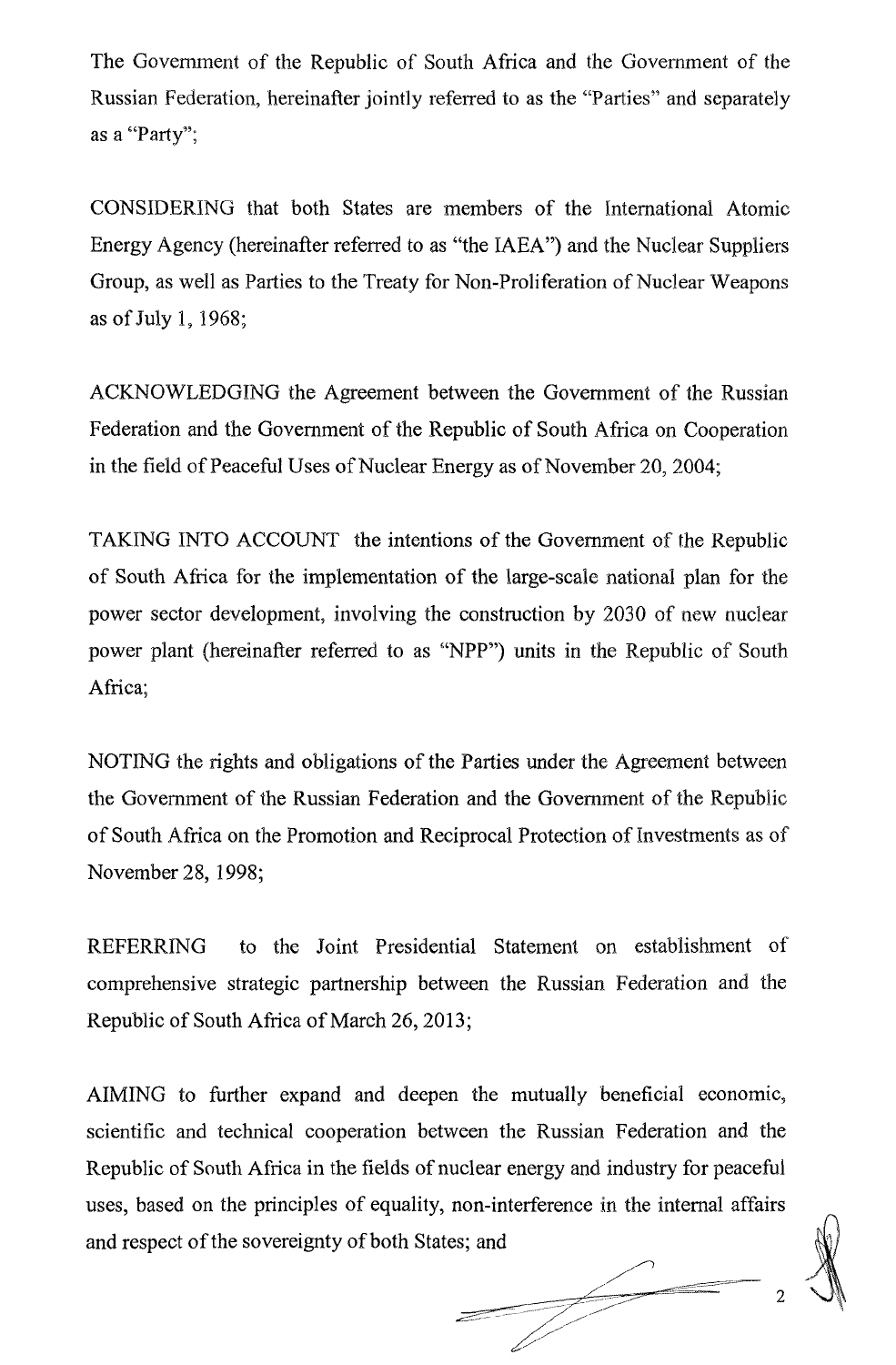CONVINCED that legal fixation of the strategic partnership in the fields of nuclear power and industry will contribute to the development of cooperation in other areas between the Russian Federation and the Republic of South Africa;

Hereby agree as follows:

#### Article 1

This Agreement creates the foundation for the strategic partnership and cooperation in the fields of nuclear power and industry for peaceful uses between the Parties, aimed at the successful implementation of the national plan for the power sector development of the Republic of South Africa, based on the principles of equality and mutual benefit.

#### Article 2

Cooperation within the framework of this Agreement shall be implemented strictly in compliance with the Parties' respective national legislations and with respect to international treaties, to which the states of the Parties are signatories.

### Article 3

The Parties shall create the conditions for the development of strategic cooperation and partnership in the following areas:

(i) development of a comprehensive nuclear new build program for peaceful uses in the Republic of South Africa, including enhancement of key elements of nuclear energy infrastructure in accordance with IAEA recommendations;

 $\frac{1}{\sqrt{1-\frac{1}{2}}}\left( \frac{1}{\sqrt{1-\frac{1}{2}}}\right) \left( \frac{1}{\sqrt{1-\frac{1}{2}}}\right)$ 

3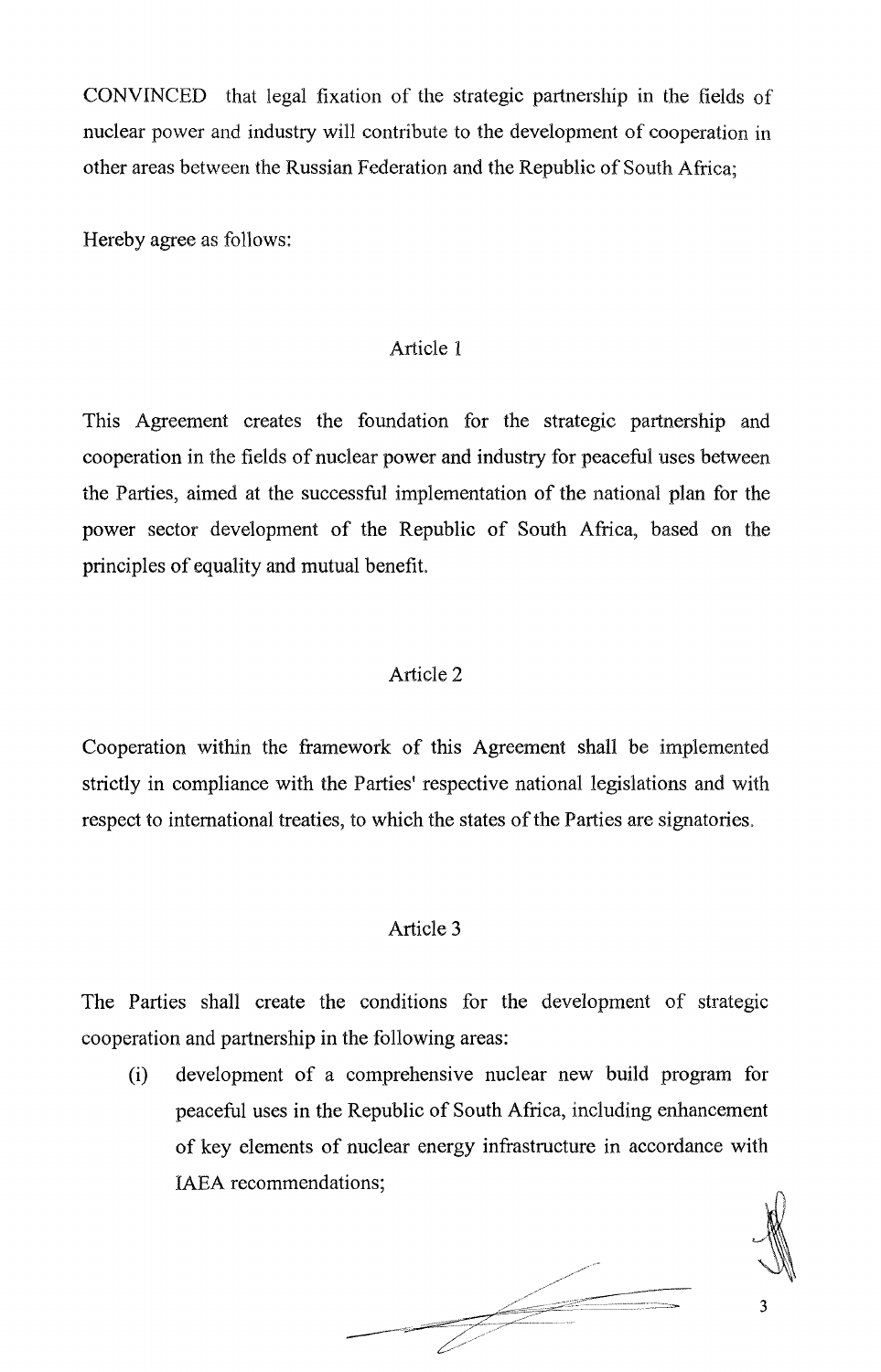- (ii) design, construction, operation and decommissioning of NPP units based on the VVER reactor technology in the Republic of South Africa, with total installed capacity of about 9,6 GW;
- (iii) design, construction, operation and decommissioning of the multipurpose research reactor in the Republic of South Africa;
- (iv) development of joint business in the fields of radioisotopes manufacturing and global marketing, including the involvement of the multi-purpose research reactor facilities planned for construction in the Republic of South Africa;
- $(v)$  enhancement and implementation of the program on the development of South-African human resources for work at the nuclear facilities, including NPPs, in the Republic of South Africa;
- (vi) support the enhancement of the regulatory framework in the field of nuclear and radiation safety in the Republic of South Africa, including development of relevant legal base, licensing system and regulation;
- (vii) strengthening of nuclear radiation safety system in the field of peaceful uses of nuclear energy in the Republic of South Africa;
- (viii) support the enhancement of the industrial base development program essential for the re-development of nuclear energy in the Republic of South Africa;
	- $(ix)$  localization of the manufacture of components for the NPP equipment in the Republic of South Africa;
	- (x) assist in the integration of the developed nuclear joint manufacturing capacities and capabilities in the supply chain as well as for the joint marketing and promotion of the produced products to the third countries markets;
	- (xi) enhancement of security and assurance of physical protection of nuclear facilities in the Republic of South Africa;
- (xii) strengthening and adaptation of nuclear and radiological emergency response system in the Republic of South Africa;

~/.

c::~===:~~~~~:==~:~:~ *4*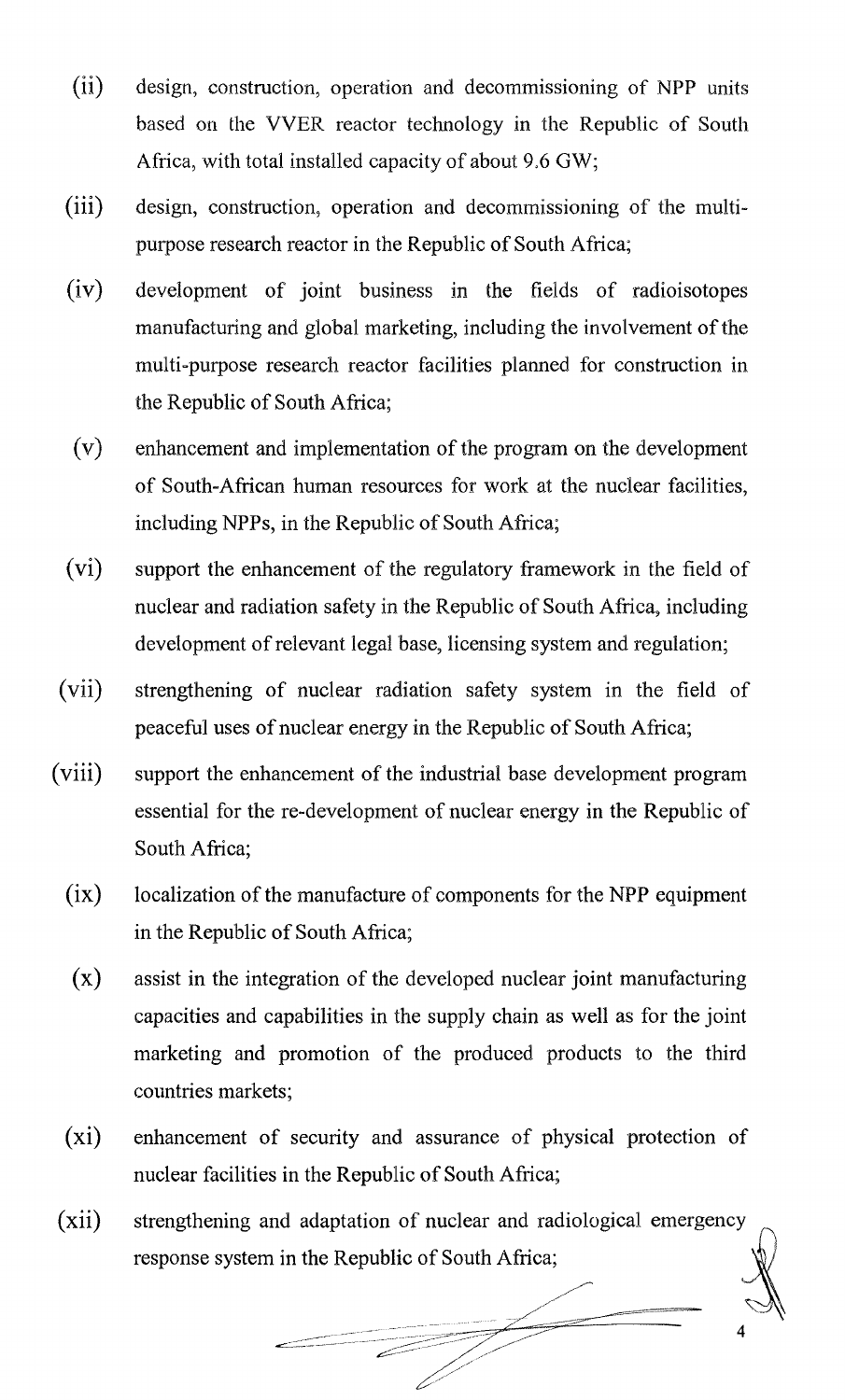- $(xiii)$ radioactive waste management in the Republic of South Africa;
- (xiv) rendering of the nuclear fuel cycle front-end services to secure the needs of the new units of NPPs to be built in the Republic of South Africa, including the accession of the respective South-African organization to the International Uranium Enrichment Center;
- $\left( xv\right)$ support of feasibility activities for site investigation for NPP construction in the Republic of South Africa; and
- (xvi) activities in other areas that may be agreed upon by the Parties in writing through diplomatic channels.

#### Article 4

1. The Parties collaborate in areas as outlined in Article 3 of this Agreement which are needed for the implementation of priority joint projects of construction of two new NPP units with VVER reactors with the total capacity of up to 2,4 GW at the site selected by the South African Party (either Koeberg NPP, Thyspunt or Bantamsklip) in the Republic of South Africa and other NPP units of total capacity up to 7,2GW at other identified sites in the Republic of South Africa and construction of a multi-purpose research reactor at the research center located at Pelindaba, Republic of South Africa. The mechanism of implementation of these priority projects will be governed by separate intergovernmental agreements, in which the Parties shall agree on the sites, parameters and installed capacity of NPP units planned to be constructed in the Republic of South Africa.

2. The Parties shall create such conditions as to issue timely permits (licenses) for nuclear energy and industry capacities design, construction, commissioning, operation and decommissioning, as well as related export and import offacilities, equipment, technologies, nuclear and radioactive materials, special non-nuclear operation and decommissioning, as well as related export and import of facilities,<br>equipment, technologies, nuclear and radioactive materials, special non-nuclear<br>materials and services in the field of peaceful uses of nuc

 $\varsigma$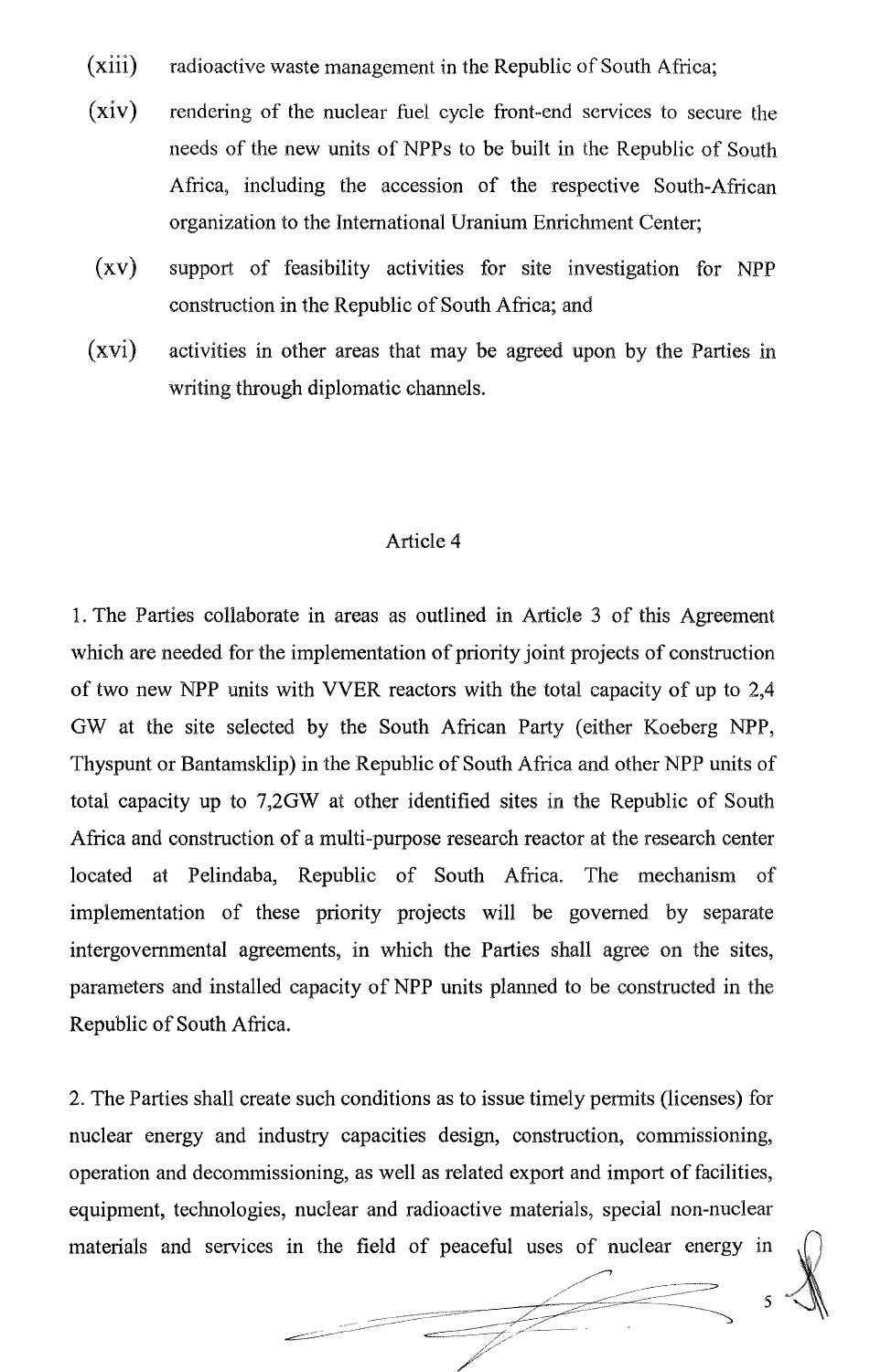accordance with the Parties' respective national legislations.

### Article 5

- 1. For the purpose of implementing this Agreement each Party shall designate competent authorities:
	- (i) For the Russian Party the Competent Authority shall be the State Atomic Energy Corporation "Rosatom" (for all areas of cooperation) and the Federal Service for Ecological, Technological and Atomic Inspectorate (for support of enhancement of the regulatory framework in the field of nuclear and radiation safety in the Republic of South Africa, including development of relevant legal base, licensing system and regulation);
	- (ii) For the South-African Party the Competent Authority shall be the Department of Energy of the Republic of South Africa.

2. The Parties shall promptly notify each other in writing through diplomatic channels of any change of Competent Authorities, their titles or functions or designation of new Competent Authorities.

### Article 6

1. The Parties shall establish a Joint Coordination Committee to provide guidance, to coordinate and to control the implementation of this Agreement.

2. Each Party shall appoint the representatives of the relevant government institutions to the Joint Coordination Committee.

3. Representatives ofthe Parties' Competent Authorities shall be appointed as the co-chairs of the Joint Coordination Committee. The co-chairs of the Joint Coordination Committee shall develop and agree on the Term of Reference for the Committee.  $\frac{1}{\sqrt{1-\frac{1}{\sqrt{1-\frac{1}{\sqrt{1-\frac{1}{\sqrt{1-\frac{1}{\sqrt{1-\frac{1}{\sqrt{1-\frac{1}{\sqrt{1-\frac{1}{\sqrt{1-\frac{1}{\sqrt{1-\frac{1}{\sqrt{1-\frac{1}{\sqrt{1-\frac{1}{\sqrt{1-\frac{1}{\sqrt{1-\frac{1}{\sqrt{1-\frac{1}{\sqrt{1-\frac{1}{\sqrt{1-\frac{1}{\sqrt{1-\frac{1}{\sqrt{1-\frac{1}{\sqrt{1-\frac{1}{\sqrt{1-\frac{1}{\sqrt{1-\frac{1}{\sqrt{1-\frac{1}{\sqrt{1-\frac{1}{\sqrt{1-\frac{1$ 

 $\overline{\phantom{a}}$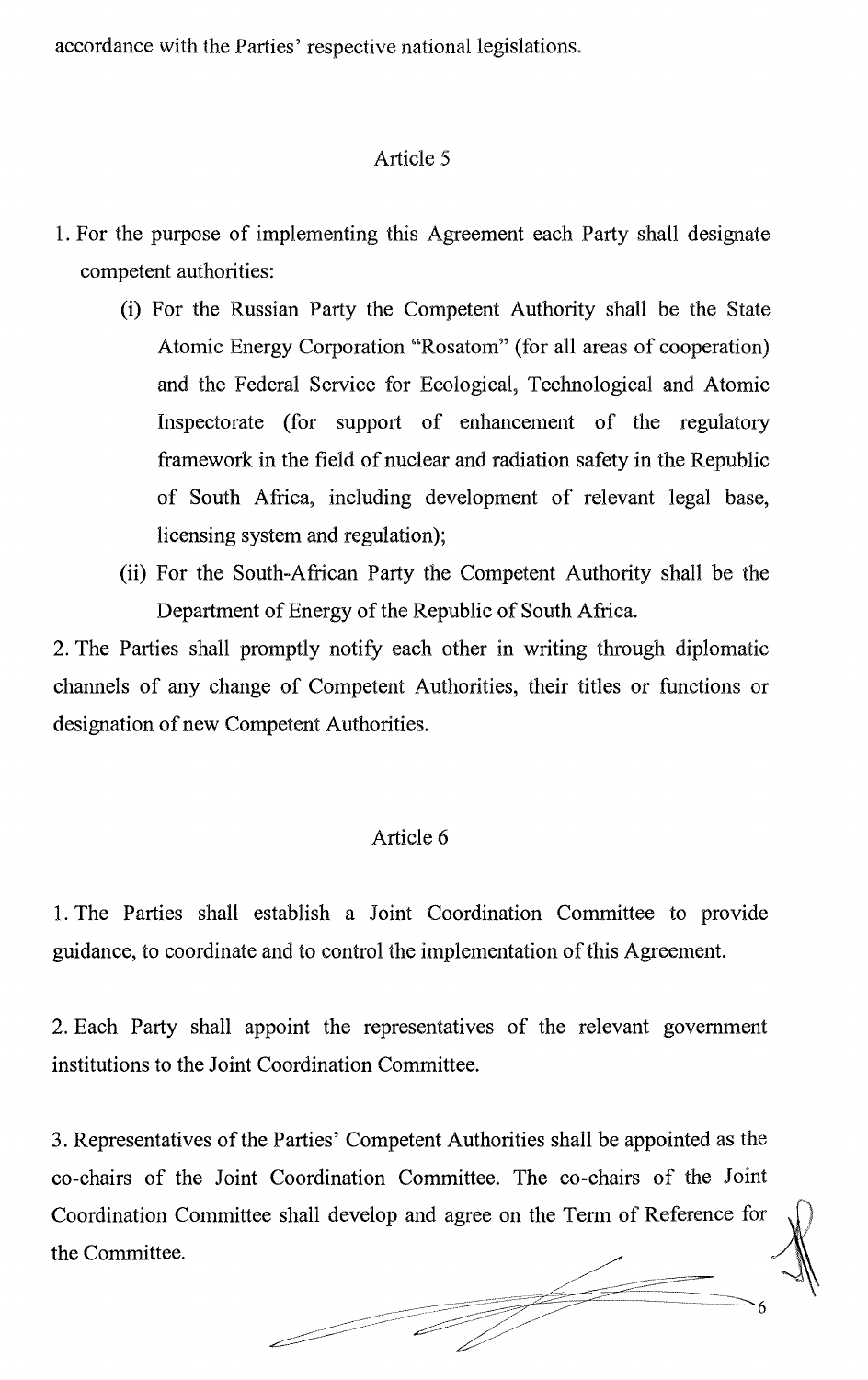4. In three years of entry into force of this Agreement the co-chairs of the Joint Coordination Committee shall make comprehensive review of the progress in the implementation of this Agreement and provide appropriate recommendations to the Competent Authorities of the Parties regarding further implementation of this Agreement.

### Article 7

Cooperation in areas as outlined in Article 3 of this Agreement, will be governed by separate agreements between the Parties, the Competent Authorities, as well as by agreements (contracts) between Russian and (or) South African authorized organizations, which are involved by the Competent Authorities of the Parties for the implementation of cooperation in the framework of this Agreement. The Competent Authorities of the Parties can, by mutual consent, involve third countries' organizations for the implementation of particular cooperation areas in the framework of this Agreement.

#### Article 8

The sources and fonnat of financing of the activities within the implementation of cooperation areas as outlined in Article 3 of this Agreement will be agreed on after consultations and fixed by separate agreements between the Parties.

### Article 9

For the purpose of implementation of this Agreement the South African Party will facilitate the provision of a special favorable regime in determining tax and non-tax payments, fees and compensations, which will be applied to the projects implemented in the Republic of South Africa within the areas of cooperation as outlined in Article 3 of this Agreement, subject to its domestic legislation.

\_\_\_\_ ~::c~:..----/ ---- -

.="cc=cc==~~~~;;;~;;;;~:-.c~=~'~~=~ 7 .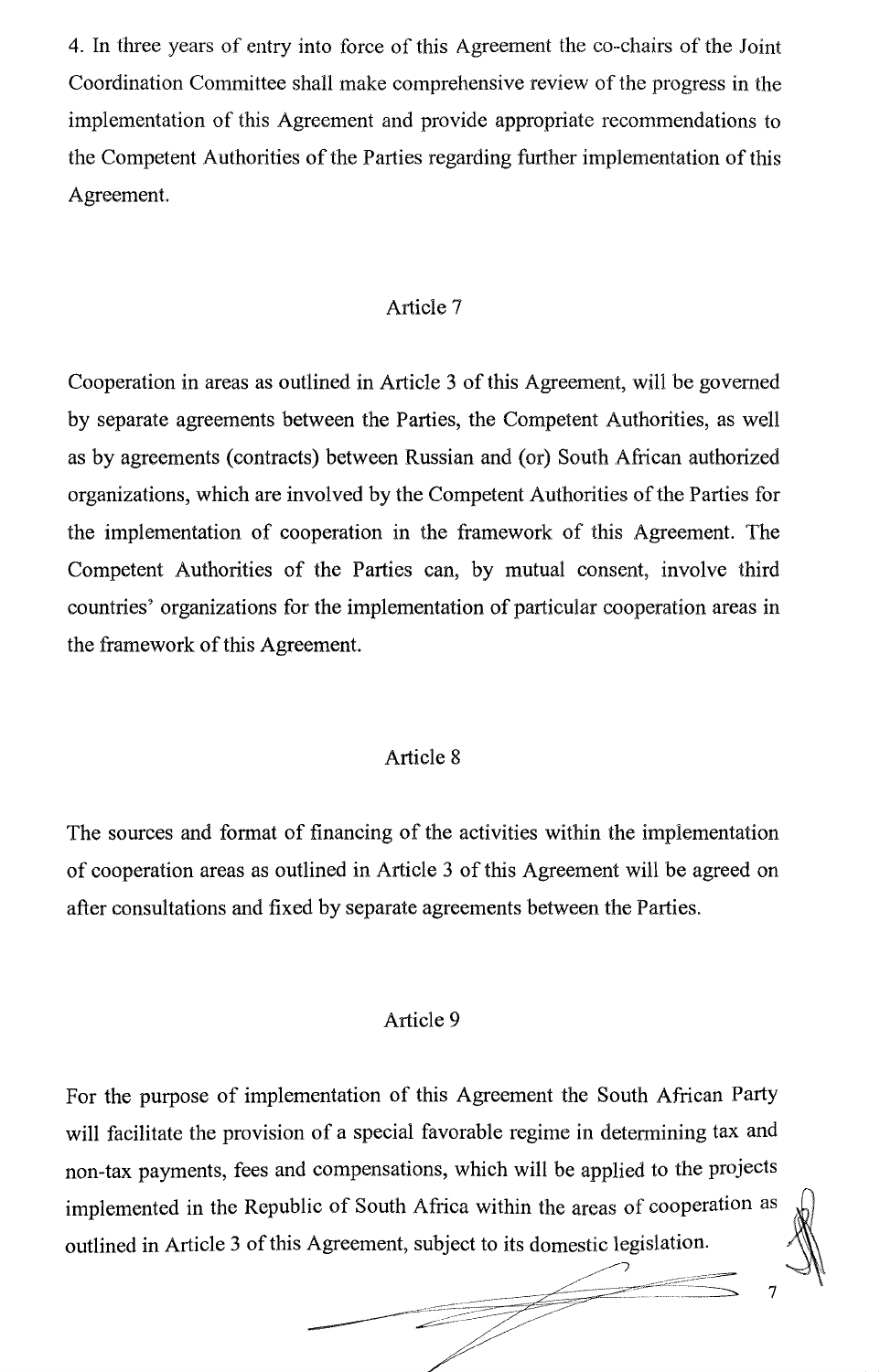#### Article 10

Implementation of the areas of cooperation as outlined by Article 3 of this Agreement shall be with gradual increase and shall be mutually agreed upon by the Competent Authorities of the Parties. The terms for the scope of supplies of equipment, materials and services for the projects developed and implemented in tenns of the framework of this Agreement shall be provided by South African enterprises, and also by joint ventures to be set up for this purpose.

#### Article 11

The conditions for the protection, use and distribution of the Intellectual Property rights under this Agreement shall be detennined in agreements between the Parties and agreements (contracts) between Russian and (or) South African authorized organizations concluded in accordance with Article 7 of this Agreement.

#### Article 12

1. Infonnation specified as STATE SECRET of the Russian Federation or CLASSIFIED INFORMATION of the Republic of South Africa shall not be exchanged under this Agreement.

2. Information transferred under this Agreement or created from the implementation thereof and regarded by the transferring Party as CONFIDENTIAL shall be clearly marked as such.

3. The Party transferring the information under this Agreement shall mark such information in the Russian language as «Для служебного пользования » and in English language as "CONFIDENTIAL".

 $\begin{picture}(20,20) \put(0,0){\line(1,0){150}} \put(15,0){\line(1,0){150}} \put(15,0){\line(1,0){150}} \put(15,0){\line(1,0){150}} \put(15,0){\line(1,0){150}} \put(15,0){\line(1,0){150}} \put(15,0){\line(1,0){150}} \put(15,0){\line(1,0){150}} \put(15,0){\line(1,0){150}} \put(15,0){\line(1,0){150}} \put(15,0){\line(1,0){150}} \$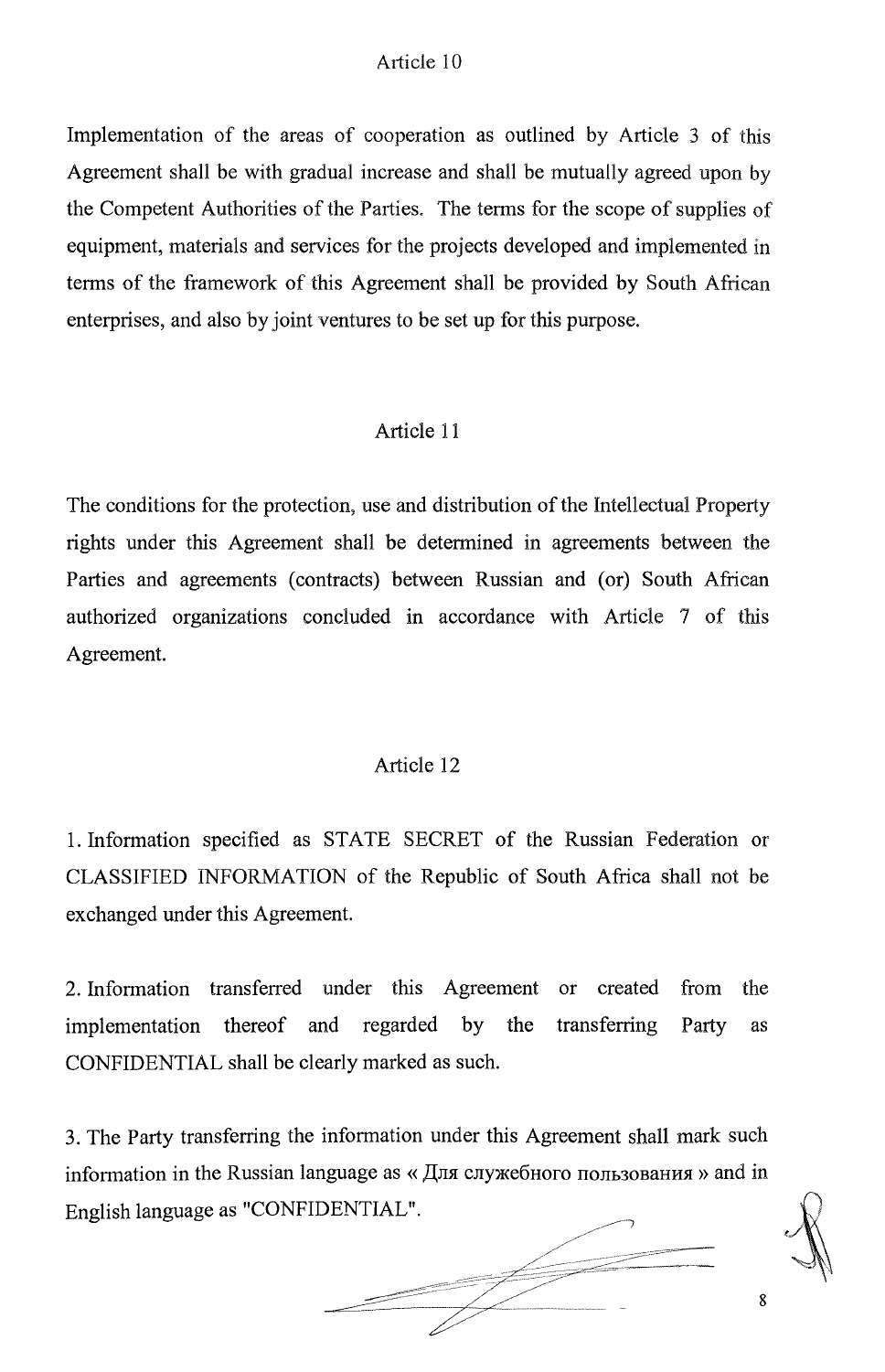4. The Party receiving information marked in the Russian language as  $\alpha/\sqrt{J}$ CJIy)l(e6Horo nOJIh30BaHHJI» and in English language as "CONFIDENTIAL" shall protect it at a level equivalent to the level of protection applied by the transferring Party to such information. Such information shall not be disclosed or transferred to a third party without the written consent of the transferring Party.

5. The Parties shall limit the number of individuals having access to information which the transferring Party regards as confidential.

6. Such information shall be treated in the Russian Federation as OFFICIAL INFORMATION of LIMITED DISTRIBUTION and shall be protected in accordance with the legislation of the Russian Federation.

7. Such information shall be treated in the Republic of South Africa as «RESTRICTED INFORMATION» and shall be protected in accordance with the legislation of the Republic of South Africa.

8. All information transferred under this Agreement shall be used exclusively in accordance with this Agreement.

#### Article 13

1. Nuclear material, equipment, special non-nuclear material and relevant technology, as well as material (goods) of dual purpose shall be exported under this Agreement in accordance with the Parties' obligations, arising from the Treaty on Non-proliferation of Nuclear Weapons of 1 July, 1968 and other international treaties that contain provisions on export control to which the Russian Federation and/or the Republic of South Africa are parties.

2. Nuclear material, equipment, special non-nuclear material and relevant technology received by the Republic of South Africa under this Agreement, and

 $\sqrt{2\pi\alpha}$  ,  $\sim$ 

 $\sqrt{ }$  $\angle$  , and the set of the set of the set of the set of the set of the set of the set of the set of the set of the set of the set of the set of the set of the set of the set of the set of the set of the set of the set of t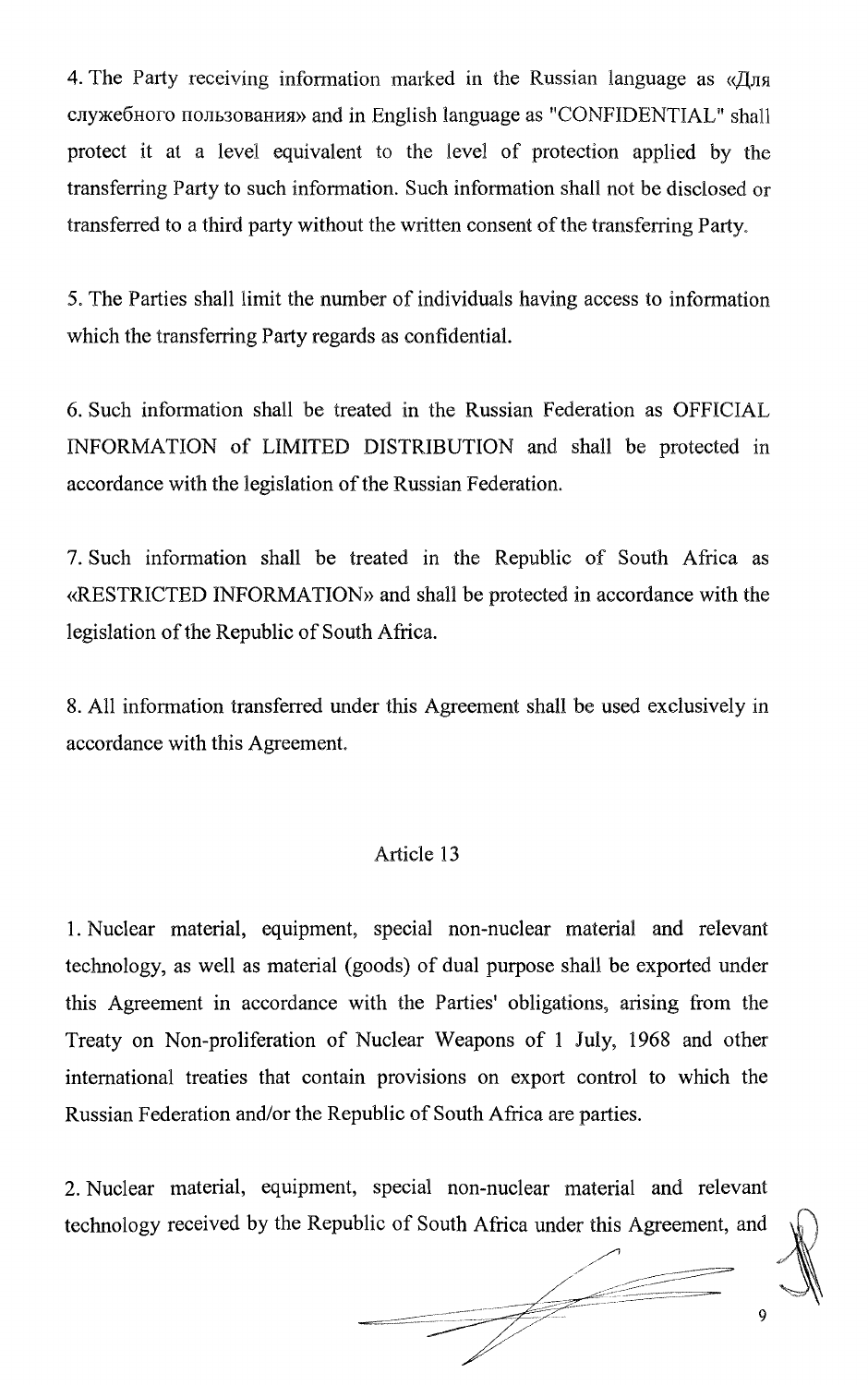nuclear material, special non-nuclear material, facilities and equipment produced thereof or as a result of their use, shall--

- (i) not be used for manufacturing of nuclear weapons and other nuclear explosive devices or for achieving any other military purpose;
- (ii) be under the IAEA safeguards in accordance with the Agreement for the Application of Safeguards in Connection with the Treaty on the Non-Proliferation of Nuclear Weapons between the Republic of South Africa and the IAEA of 16 September, 1991 (INFCIRC/394) throughout the entire period of their location under the jurisdiction of the Republic of South Africa;
- (iii) be ensured with measures of physical protection at levels not lower than the levels recommended by the IAEA document "The Physical Protection of Nuclear Material and Nuclear Facilities" (INFCIRC/225/Rev.5);
- (iv) be re-exported or transferred from the jurisdiction of the Republic of South Africa to any other country only with prior written consent of the Russian Federation and under above-mentioned conditions.

3. Nuclear material transferred to the Republic of South Africa under this Agreement shall not be enriched to 20% or more in the isotope uranium-235.

4. Nuclear material transferred to the Republic of South Africa under this Agreement shall not be enriched and reprocessed without prior written consent of the Russian Federation.

5. Equipment and material (goods) of dual purpose and related technology received from the Russian Federation under this Agreement and any of their reproduced copies, shall-

- (1) be used only for the declared purposes, unconnected with any activitiesrelated to the manufacturing of nuclear explosive devices;
- (ii) not be used in nuclear fuel cycle related activities that are not under the IAEA safeguards;

and the contract of the contract of

 $\epsilon \rightarrow 0$ 

\_.. .~~~C:C.c'=~--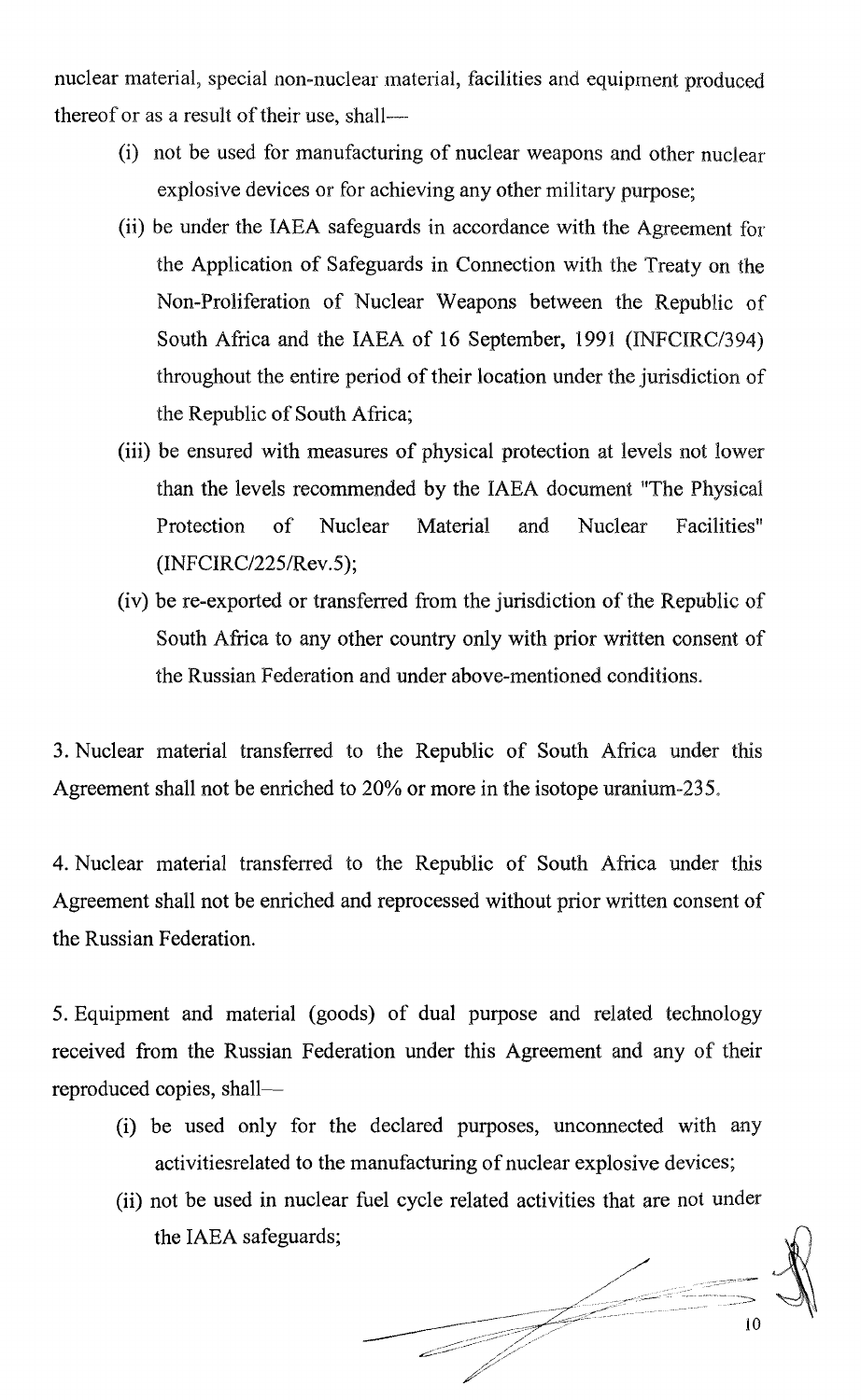(iii) not be copied, modified, re-exported or transferred to any third party without the written consent of the Russian competent authority in compliance with the legislation of the Russian Federation.

6. The Parties shall cooperate on matters of export control of equipment, material (goods) and relevant technology. Control over the use of supplied nuclear and special non-nuclear material, equipment and relevant technology shall be executed by means agreed upon through consultations between the Parties.

### Article 14

Technology and facilities for chemical reprocessing of irradiated fuel, isotopic uranium enrichment and heavy water production, their major components or any items produced thereof, as well as uranium enriched to 20 percent or more in uranium-235, plutonium and heavy water shall not be transferred under this Agreement.

## Article 15

1. The authorized organization of the South African Party at any time and at all stages of the construction and operation of the NPP units and Multi-purpose Research Reactor shall be the Operator of NPP units and Multi-purpose Research Reactor in the Republic of South Africa and be fully responsible for any damage both within and outside the territory of the Republic of South Africa caused to any person and property as a result of a nuclear incident occurring at NPP or Multi-purpose Research Reactor and also in relation with a nuclear incident during the transportation, handling or storage outside the NPP or Multi-purpose Research Reactor of nuclear fuel and any contaminated materials or any part of NPP or Multi-purpose Research Reactor equipment both within and outside the territory of the Republic of South Africa. The South African Party shall ensure that, under no circumstances shall the Russian Party or its authorized

> ~-//  $\mathbb{N}$

 $\frac{1}{\sqrt{2}}$  ,  $\frac{1}{\sqrt{2}}$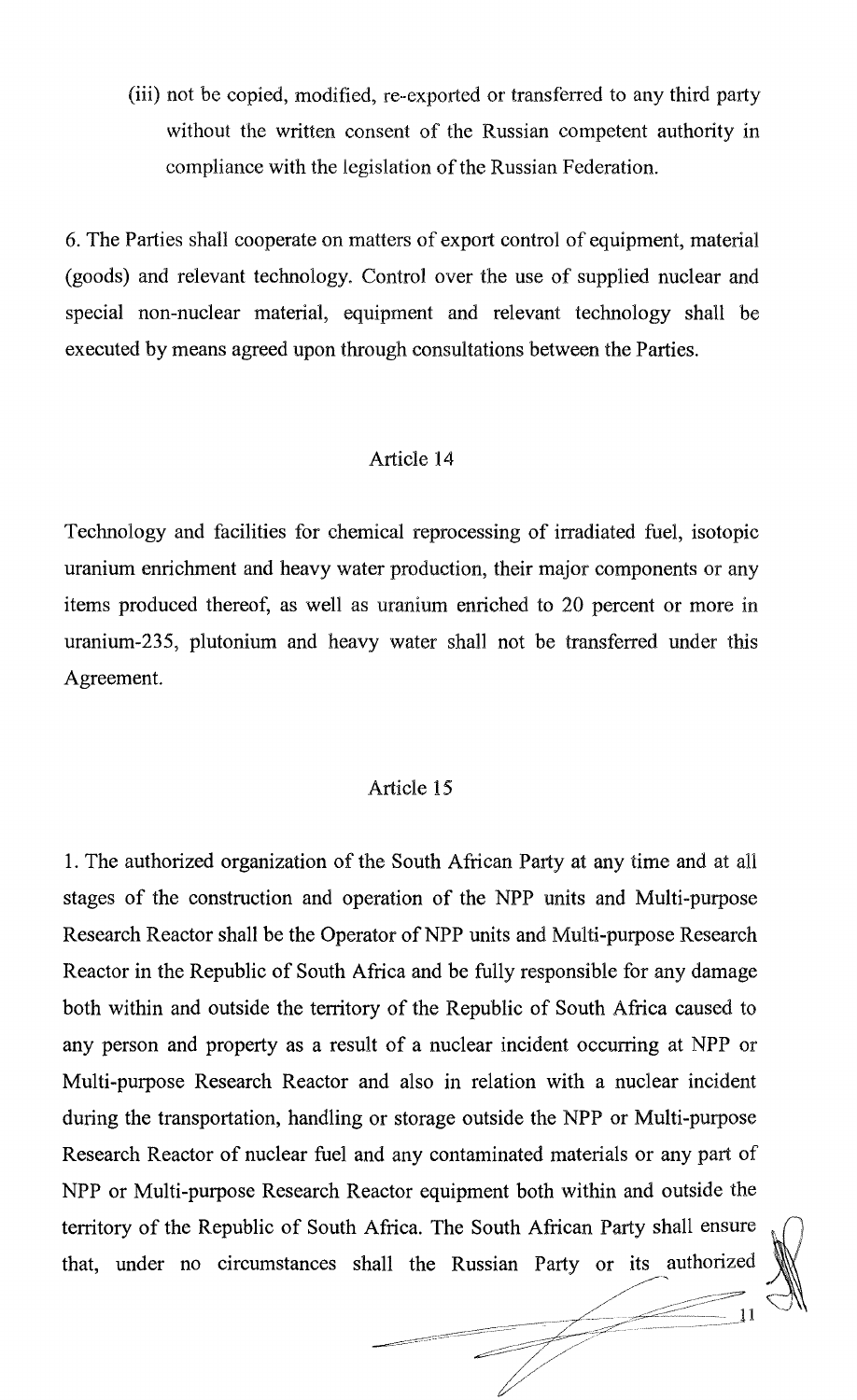organization nor Russian organizations authorized and engaged by their suppliers be liable for such damages as to the South African Party and its Competent authorities, and in front of its authorized organizations and third parties.

2. Nuclear liability due to nuclear incident occurring when handling and transporting the nuclear fuel shall be transferred from the authorized Russian organization to the authorized South African organization after the physical handing over of the nuclear fuel at a place determined in separate agreements (contracts) as concluded in accordance with Article 7 of this Agreement.

3. Should the Vienna Convention on Civil Liability for Nuclear Damage enter into force for the Republic of South Africa, the issues of civil liability for nuclear damage under this Agreement for the South African Party shall be regulated by this Vienna Convention.

### Article 16

The Parties shall settle all disputes arising from the interpretation or implementation of this Agreement amicably by Parties' Competent Authorities consultations or negotiations through diplomatic channels. In case of any discrepancy between this Agreement and agreements (contracts), concluded under this Agreement, the provisions of this Agreement shall prevail.

### Article 17

1. This Agreement shall enter into force on the date of the receipt through diplomatic channels of the final written notification of the completion by the Parties of internal government procedures necessary for its entry into force.

2. This Agreement shall remain in force for a period of twenty  $(20)$  years and shall automatically be renewed for a further period of ten (10) years unless  $\frac{1}{\sqrt{2}}$ 

 $\frac{1}{2}$   $\frac{1}{2}$   $\frac{1}{2}$   $\frac{1}{2}$   $\frac{1}{2}$   $\frac{1}{2}$   $\frac{1}{2}$   $\frac{1}{2}$   $\frac{1}{2}$   $\frac{1}{2}$   $\frac{1}{2}$   $\frac{1}{2}$   $\frac{1}{2}$   $\frac{1}{2}$   $\frac{1}{2}$   $\frac{1}{2}$   $\frac{1}{2}$   $\frac{1}{2}$   $\frac{1}{2}$   $\frac{1}{2}$   $\frac{1}{2}$   $\frac{1}{2}$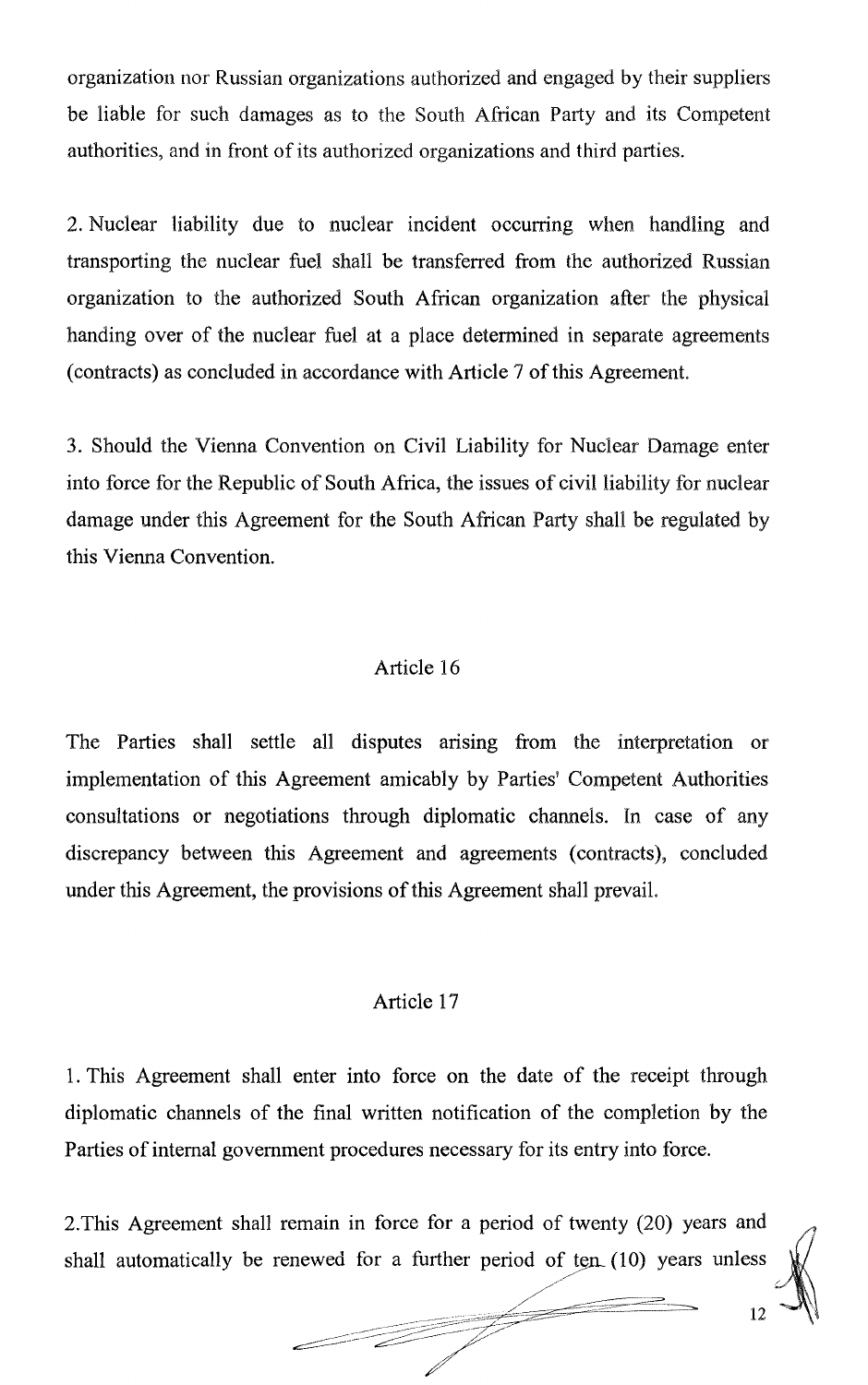terminated by either Party giving 1 (one) year written notice in advance through diplomatic channels to the other Party of its intention to terminate it.

3. Upon the receipt by one of the Parties of the written notification from the other Party on the termination of this Agreement, the Parties shall hold consultations immediately on the possibility of implementing all obligations of the Parties under this Agreement, in accordance with the domestic law of the Parties.

4. The termination of this Agreement shall not affect the rights and obligations of the Parties which have arisen as a result of the implementation of this Agreement before its termination, unless the Parties agree otherwise.

5. This Agreement may be amended by mutual consent of the Parties through an Exchange of Notes between the Parties through diplomatic channels. Such amendments shall form an integral part of this Agreement.

6. The termination of this Agreement shall not affect the performance of any of the obligations under agreements (contracts) which arise during the validity period of this Agreement and are uncompleted at the moment of such termination, unless the Parties agree otherwise.